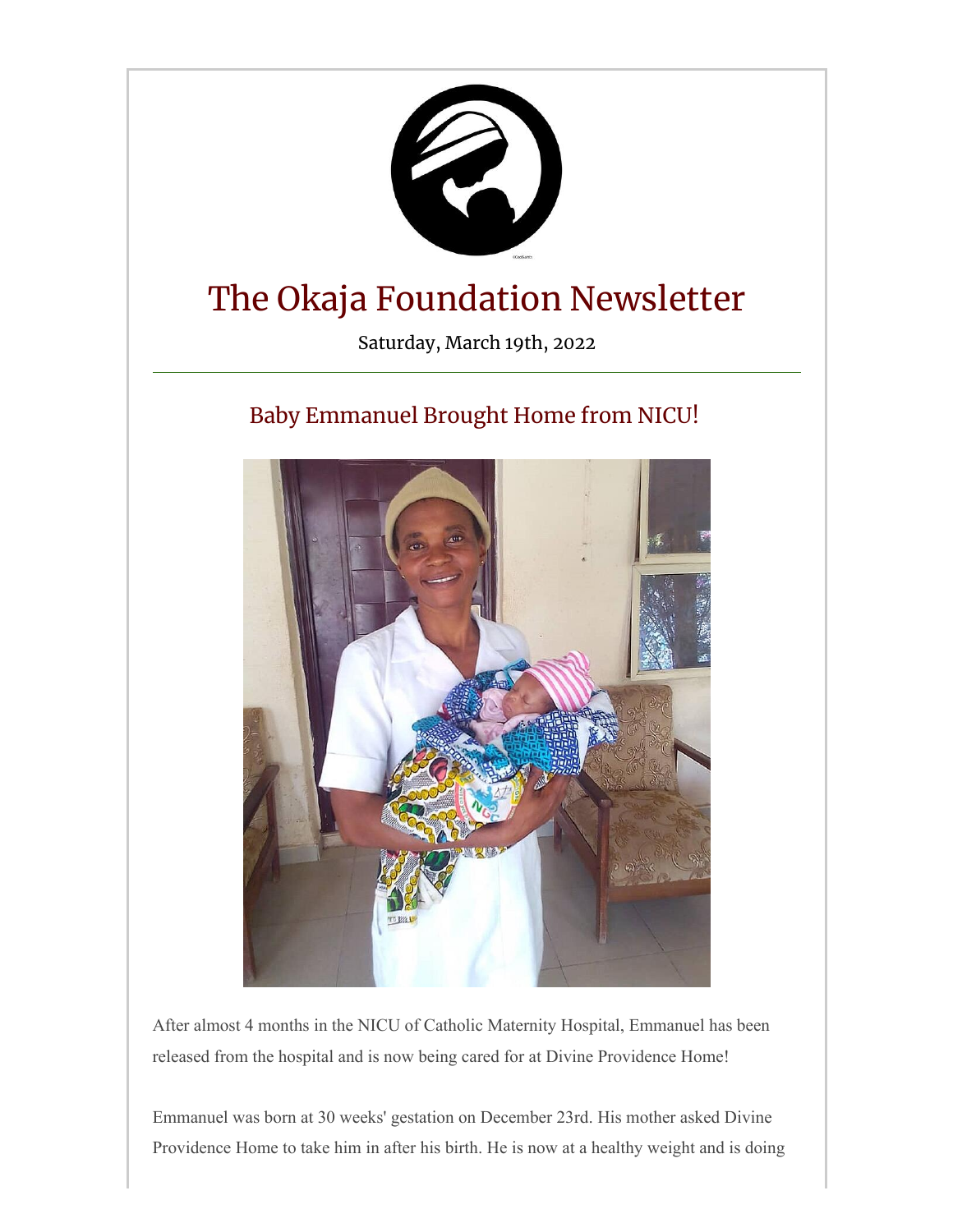well, thanks be to God. It is difficult to believe that just a few weeks ago he was fighting for his life (see below photo).

**Thank you for keeping him in your prayers and for your donations, which were sent to DPH to pay for his medical expenses.**

We would like to give a special word of thanks to our Advocates who give monthly, making it possible for us to send consistent aid to Divine Providence Home in occasions such as these, when the need is dire. We are so grateful to all of you.

[BECOME A MONTHLY ADVOCATE](https://secure.givelively.org/donate/okaja-foundation/the-okaja-foundation-s-monthly-advocate-program)



Continued Rise in Number of Children Brought to DPH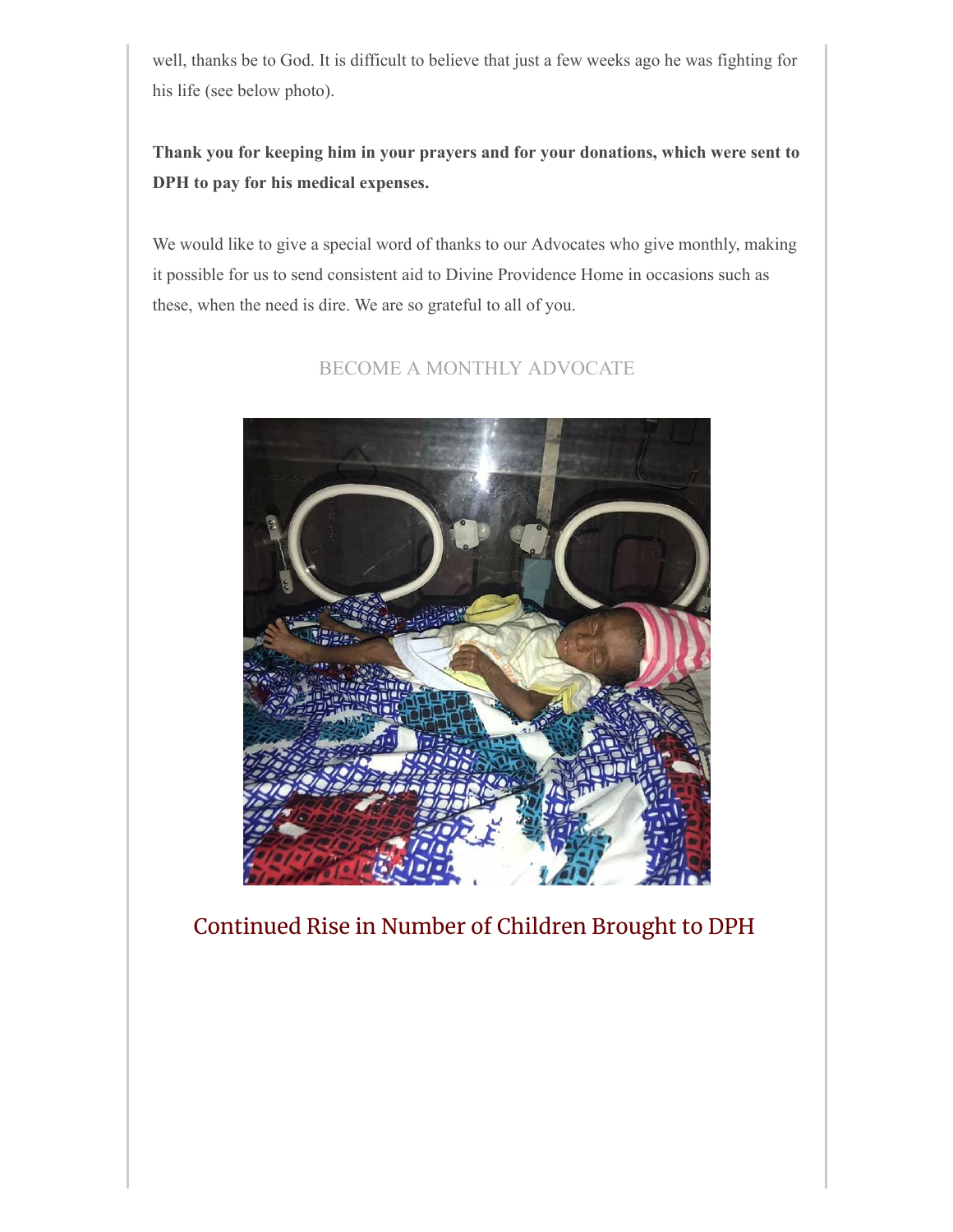

3-year-old Divine Favour is one of several children already taken in by Divine Providence Home this year. Joblessness and extreme inflation have made it even more difficult on those experiencing poverty, resulting in an increase in the number of children brought to the orphanage.

**The sisters have vowed to take in every child brought to their door, but we really need your help to make this feasible.** Please make a donation to be included in the aid being sent to Divine Providence Home this coming week, using the below link.

## [DONATE](http://theokajafoundation.org/donate)

## Security System Installed at Divine Providence Home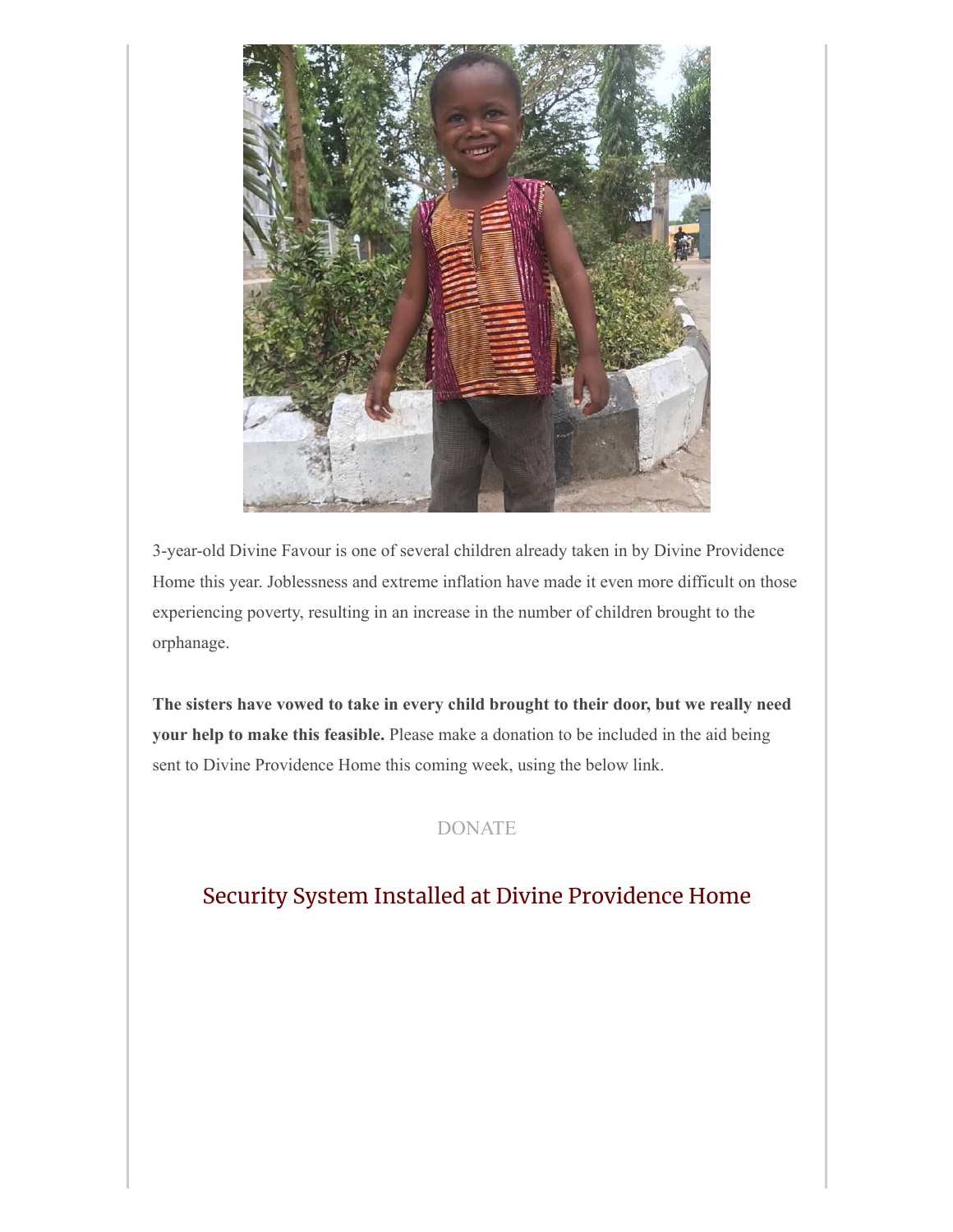

Divine Providence Home has been equipped with a security system to increase safety at the orphanage. Cameras have been installed at specific points throughout the property and will be monitored by a guard at the security station. We are grateful to all of you who helped fund this extremely important project. Thank you!



## **Approximately \$10,000 in Donated Items Arrives in Nigeria!**

839 lbs. in donated clothing, raincoats, shoes, diapers, books, book bags, and toys arrived in